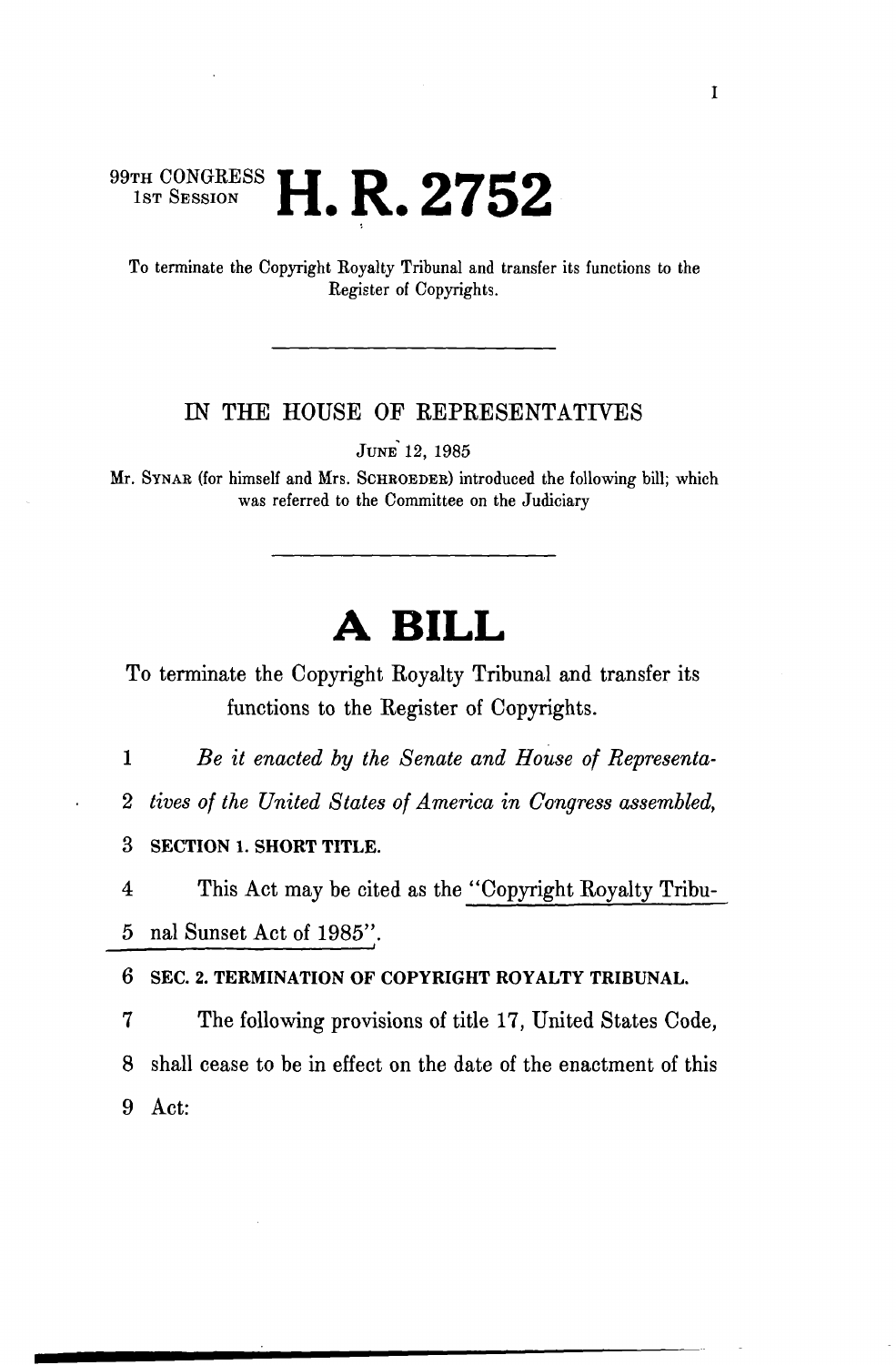| $\mathbf{1}$   | (1) ESTABLISHMENT OF COPYRIGHT ROYALTY                                |
|----------------|-----------------------------------------------------------------------|
| $\overline{2}$ | TRIBUNAL.—Subsections (a) and (c) of section 801.                     |
| 3              | (2) MEMBERSHIP OF TRIBUNAL.—Section 802.                              |
| $\overline{4}$ | (3)<br>PROCEEDINGS OF TRIBUNAL.-Subsections                           |
| 5              | $(a)$ , $(b)$ , and $(c)$ of section 804.                             |
| 6              | (4) STAFF OF TRIBUNAL.—Section 805.                                   |
| 7              | (5) ADMINISTRATIVE SUPPORT OF TRIBUNAL.-                              |
| 8              | Section 806.                                                          |
| 9              | (6) REPORTS.—Section 808                                              |
| 10             | SEC. 3. TRANSFER OF FUNCTIONS OF COPYRIGHT ROYALTY                    |
| 11             | TRIBUNAL TO REGISTER OF COPYRIGHTS.                                   |
| 12             | (a) TRANSFER OF CERTAIN FUNCTIONS.—There are                          |
| 13             | hereby transferred to the Register of Copyrights all functions        |
| 14             | of the Copyright Royalty Tribunal under the following provi-          |
| 15             | sions of title 17, United States Code:                                |
| 16             | (1) AUTHORITY TO MAKE, DISTRIBUTE, AND DE-                            |
| 17             | <b>CONTROVERSIES</b><br>REGARDING<br><b>ROYALTY</b><br><b>TERMINE</b> |
| 18             | FEES.—Paragraphs $(1)$ , $(2)$ , and $(3)$ of section 801(b).         |
| 19             | (2) PROCEDURES.—Section 803.                                          |
| 20             | (3)<br>NOTICE OF PROCEEDINGS;<br><b>FINAL</b><br>DECI-                |
| 21             | sions.—Subsections (d) and (e) of section 804.                        |
| 22             | (4) DEDUCTION OF COSTS OF PROCEEDINGS.-                               |
| 23             | Section 807.                                                          |
| 24             | (b) GENERAL TRANSFER.—All functions of the Copy-                      |
| 25             | right Royalty Tribunal which are not terminated under sec-            |

**HR 2752 IH** 

2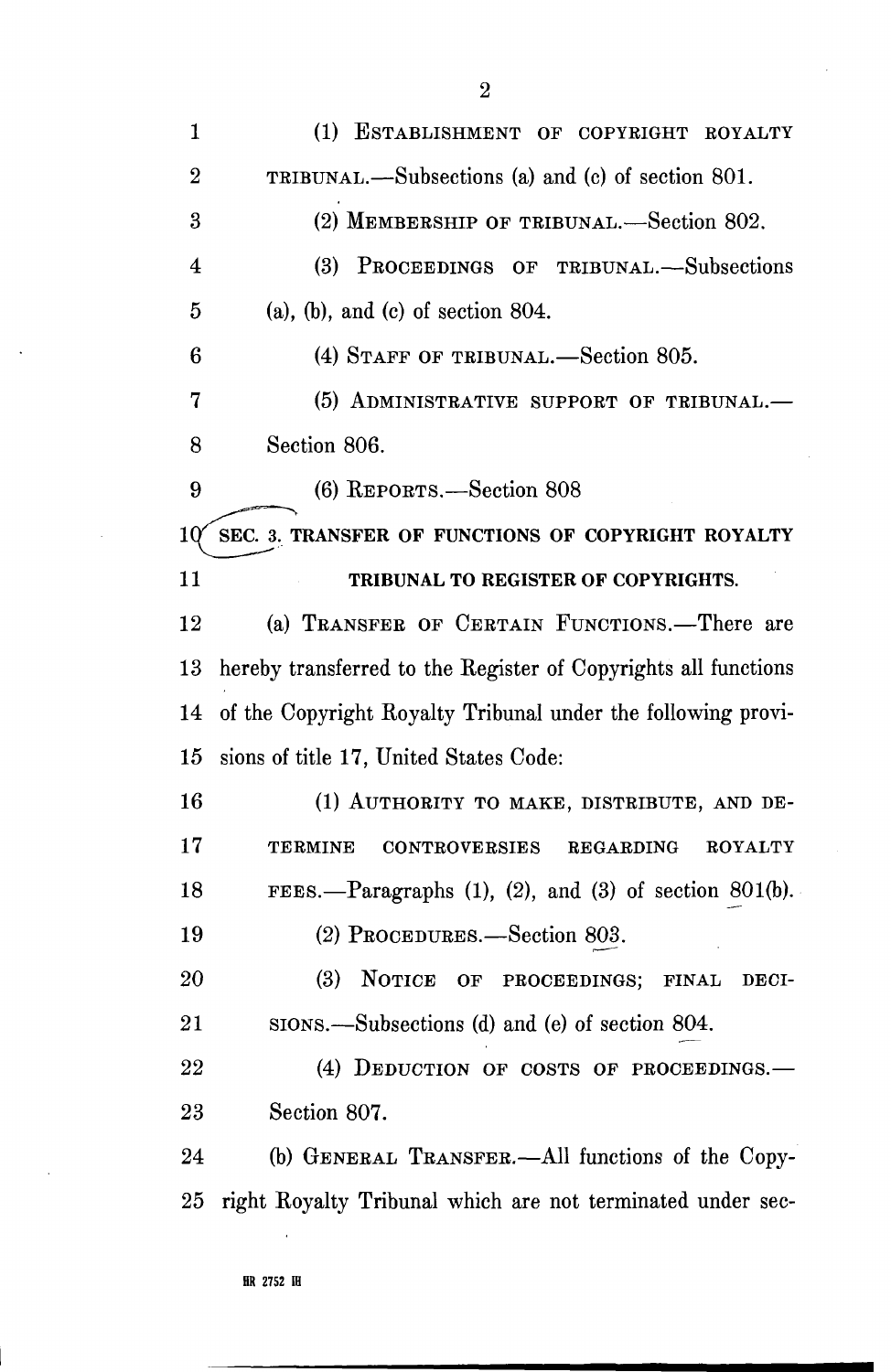1 tion 2 of this Act on or before the date of the enactment of 2 this Act and are not otherwise transferred under this section 3 are hereby transferred to the Register of Copyrights.

3

4 (c) LIMITATIONS.—

5 (1) PENDING MATTERS.—The functions trans-6 ferred under this section may be exercised by the Reg-7 ister of Copyrights only to the extent necessary to dis-8 pose of matters pending before the Copyright Royalty 9 Tribunal on the date of the enactment of this Act.

10 (2) RATES.—The Register of Copyrights may not 11 increase, decrease, or in any other manner change the 12 royalty rates—

13 (A) established by the Copyright Royalty 14 Tribunal under sections 111, 115, 116, 118, and 15 801(b), of title 17, United States Code, and

 $16$  (B) in effect on the date of the enactment of 17 this Act.

18 (d) EFFECTIVE DATES.—Any function transferred 19 under this section shall be effective for the period beginning 20 on the date of the enactment of this Act and ending on Janu-21 ary 1, 1988.

 $2\widetilde{2}$  SEC. 4. FINAL DETERMINATIONS; JUDICIAL REVIEW.

23 (a) EFFECTIVE DATE OF FINAL DETEEMINATIONS.— 24 Section 809 of title 17, United States Code, relating to the 25 effective date of any final determination by the Copyright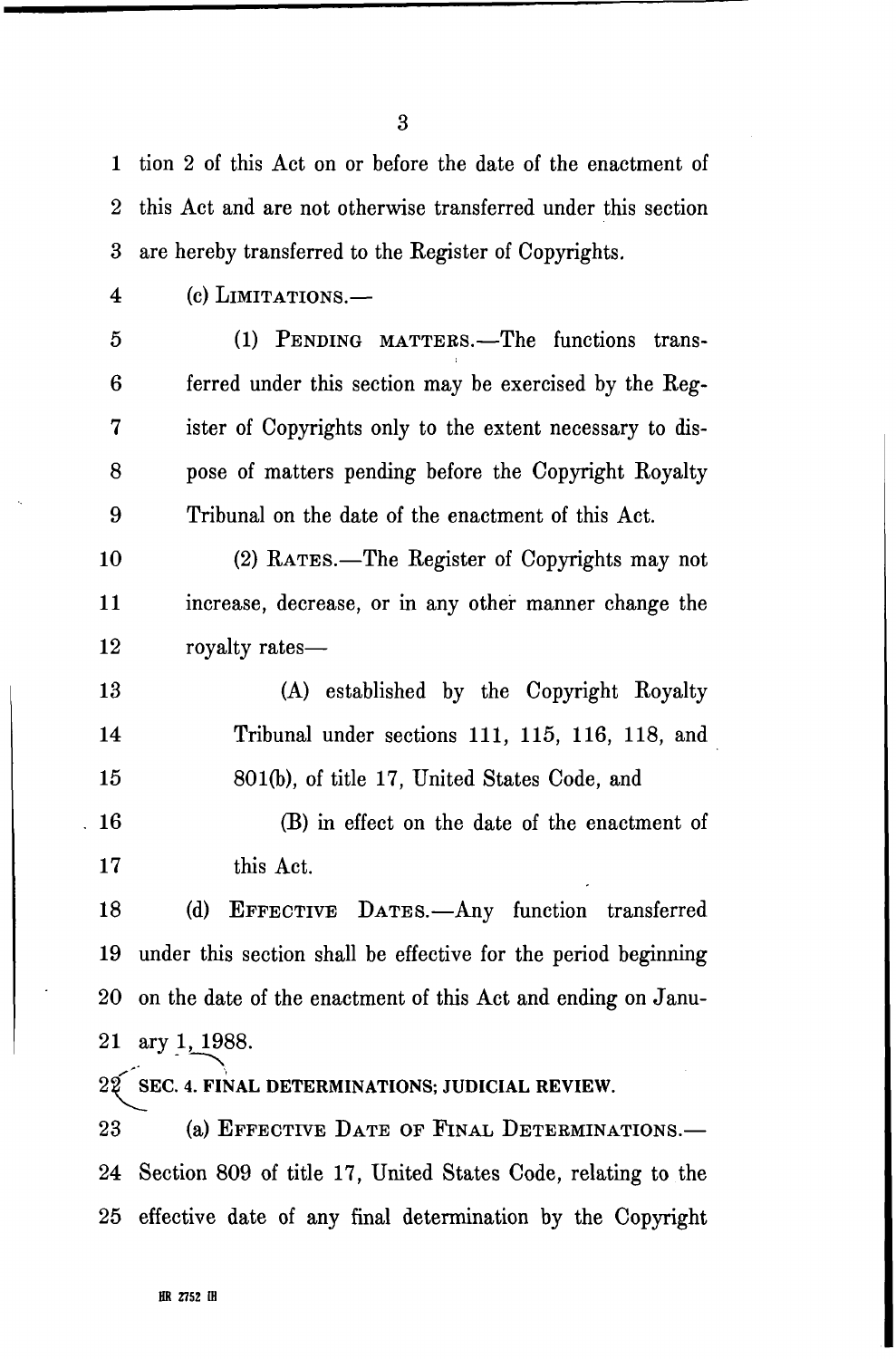1 Royalty Tribunal, shall apply under the same terms and con-2 ditions and to the same extent to any final determination by 3 the Register of Copyrights made after the date of the enact-4 ment of this Act.

5 (b) JUDICIAL REVIEW.—Section 810 of title 17, United 6 States Code, relating to judicial review of any final decision 7 of the Copyright Royalty Tribunal, shall apply under the 8 same terms and conditions and to the same extent to final 9 decisions of the Register of Copyrights made after the date of 10 the enactment of this Act.

## 11 / SEC. 5. TRANSITIONAL AND SAVINGS PROVISIONS.

12 (a) TRANSFER AND ALLOCATIONS OF APPROPRIA-13 TIONS.—The assets, liabilities, contracts, property, records, 14 and unexpended balances of appropriations, authorizations, 15 allocations, and other funds employed, held, used, arising 16 from, available to, or to be made available in connection 17 with, any function transferred by section 3 of this Act, sub-18 ject to section 1531 of title 31, United States Code, shall be 19 transferred to the Register of Copyrights for appropriate allo-20 cation. Unexpended funds transferred under this subsection 21 shall be used only for the purpose for which the funds were 22 originally authorized and appropriated.

23 (b) EFFECT ON PERSONNEL.—All commissioners, em-24 ployees, and other personnel of the Copyright Royalty Tribu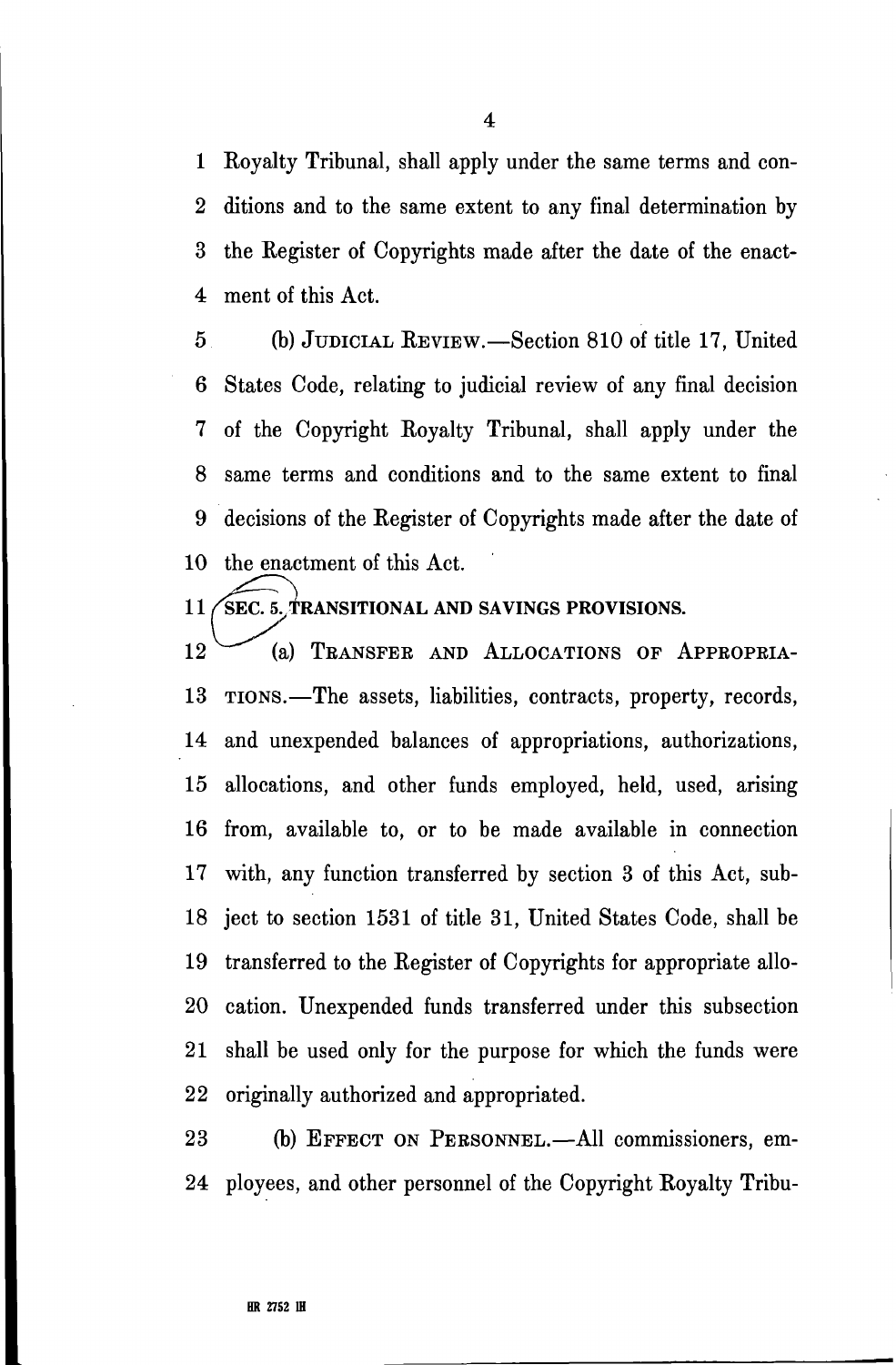1 nal shall be terminated from employment 60 days after the 2 date of the enactment of this Act.

3 (c) INCIDENTAL TEANSFEES BY OFFICE OF MANAGE-4 MENT AND BUDGET.—The Director of the Office of Manage-5 ment and Budget, in consultation with the Copyright Royalty 6 Tribunal and the Copyright Office, shall—

7 (1) make such determinations as may be necessary 8 with regard to the functions transferred under this Act; 9 and

10 (2) make such additional incidental dispositions of 11 personnel, assets, liabilities, contracts, property, 12 records, and unexpended balances of appropriations, 13 authorizations, allocations, and other funds held, used, 14 arising from, available to, or to be made available in 15 connection with, such functions,

16 as may be necessary to resolve disputes between the Copy-17 right Royalty Tribunal and the Register of Copyrights in car-18 rying out the purposes of this Act.

19 (d) TEANSITION.—The Chairman of the Copyright 20 Royalty Tribunal and the Register of Copyrights shall, begin-21 ning as soon as practicable after the date of the enactment of 22 this Act, jointly plan for the orderly transfer of functions 23 under section 3 of this Act.

5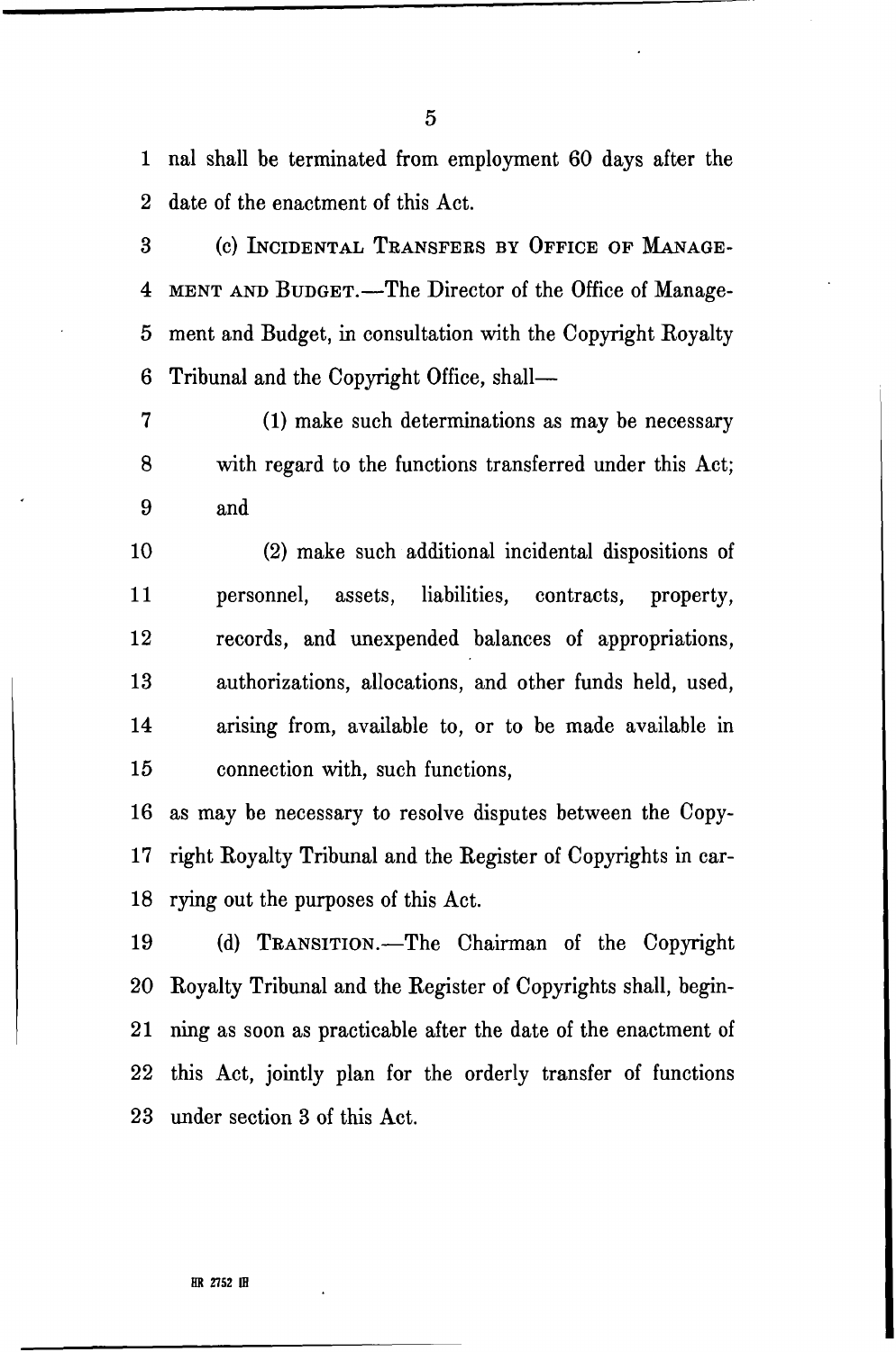1 (e) SAVINGS PEOVISIONS.—(1) Subject to section 6 of 2 this Act, all orders, determinations, rules, regulations, per-3 mits, contracts, certificates, licenses, and privileges—

4 (A) which have been issued, made, granted, or al-5 lowed to become effective by the Copyright Royalty 6 Tribunal, any authorized official, or a court of compe-7 tent jurisdiction, in the performance of functions which 8 are transferred under this Act to the Register of Copy-9 rights, and

10 (B) which are in effect on the date of the enact-11 ment of this Act,

12 shall continue in effect according to their terms until modi-13 fied, terminated, superseded, set aside, or revoked in accord-14 ance with law by the Register of Copyrights, any other au-15 thorized official, a court of competent jurisdiction, or by oper-16 ation of law.

17 (2) Subject to section 6 of this Act, the transfers of func-18 tions under this Act shall not affect any proceedings or any 19 application for any license, permit, certificate, or financial as-20 sistance pending at the time such transfers take effect before 21 the Copyright Royalty Tribunal; but such proceedings and 22 applications, to the extent that they relate to functions so 23 transferred, shall be continued. Orders shall be issued in such 24 proceedings, appeals shall be taken therefrom, and payments 25 shall be made pursuant to such orders, as if this Act had not